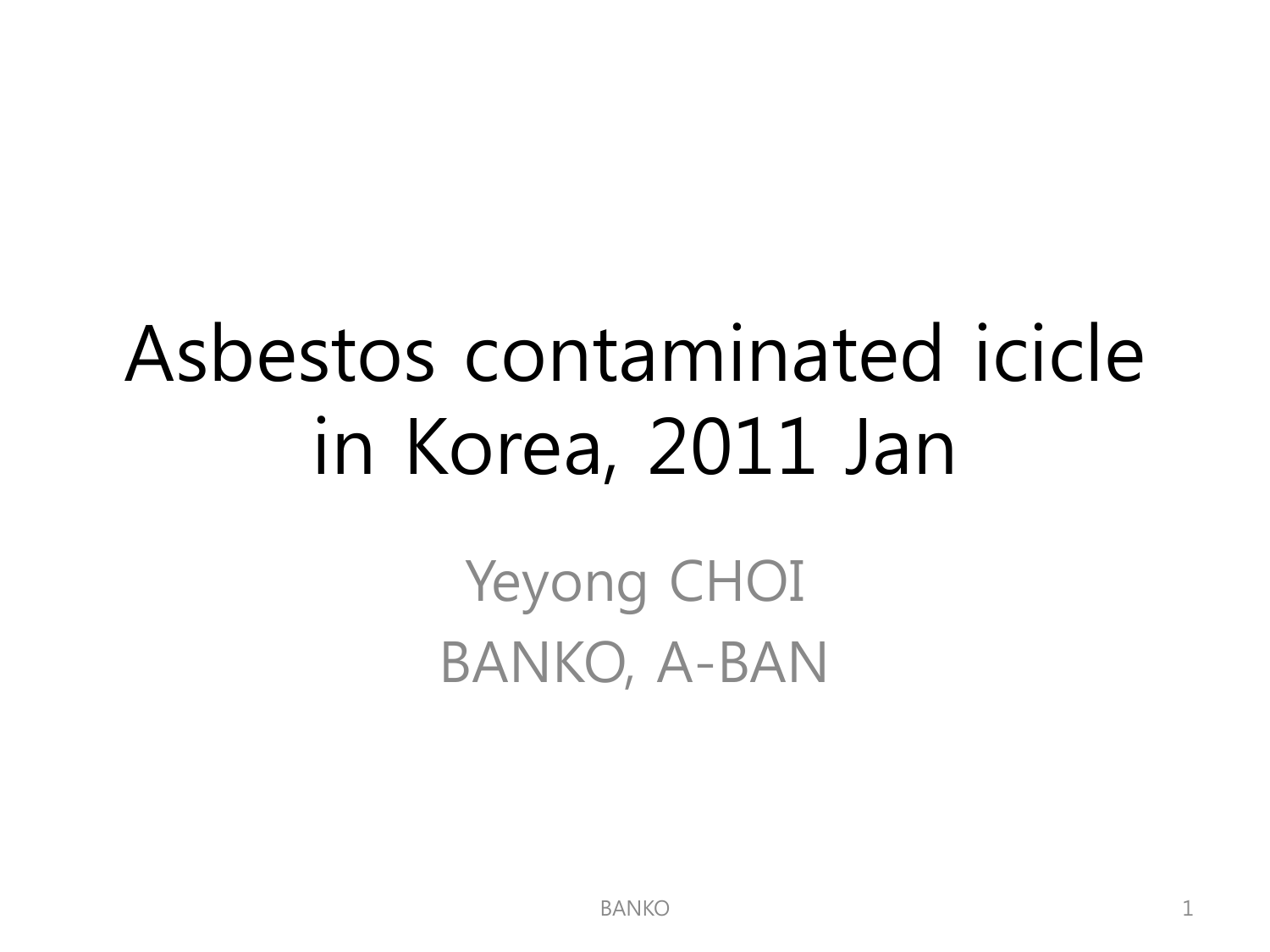## Icicle sample analysis data Jan 24 2011, BANKO

| date  | <b>No</b>      | area    | <b>sites</b>                                   | <b>Asbestos</b><br>type | <b>Asbestos</b><br>concentr<br>ation | <b>Analysis</b><br>methods |
|-------|----------------|---------|------------------------------------------------|-------------------------|--------------------------------------|----------------------------|
| Jan10 | $\mathbf{1}$   | Seoul   | School<br>building1                            | chrysotile              | 13%                                  | PLM-                       |
| Jan10 | $\overline{2}$ | Seoul   | building <sub>2</sub><br>School                | chrysotile              | <b>15%</b>                           | $>$ FE-SEM<br>& EDS        |
| Jan15 | $\overline{3}$ | Inchoen | Countryside<br>residential<br>buidling1        | chrysotile              | <b>Trace (less</b><br>then 0.25%)    |                            |
| Jan15 | $\overline{4}$ | Inchoen | Countryside<br><b>Residential</b><br>buidling2 | chrysotile              | 15%                                  |                            |
| Jan15 | 5              | Seoul   | City residential<br>building1                  | chrysotile              | 14%                                  |                            |
| Jan16 | 6              | Seoul   | City residential<br>building2                  | chrysotile              | 10%                                  |                            |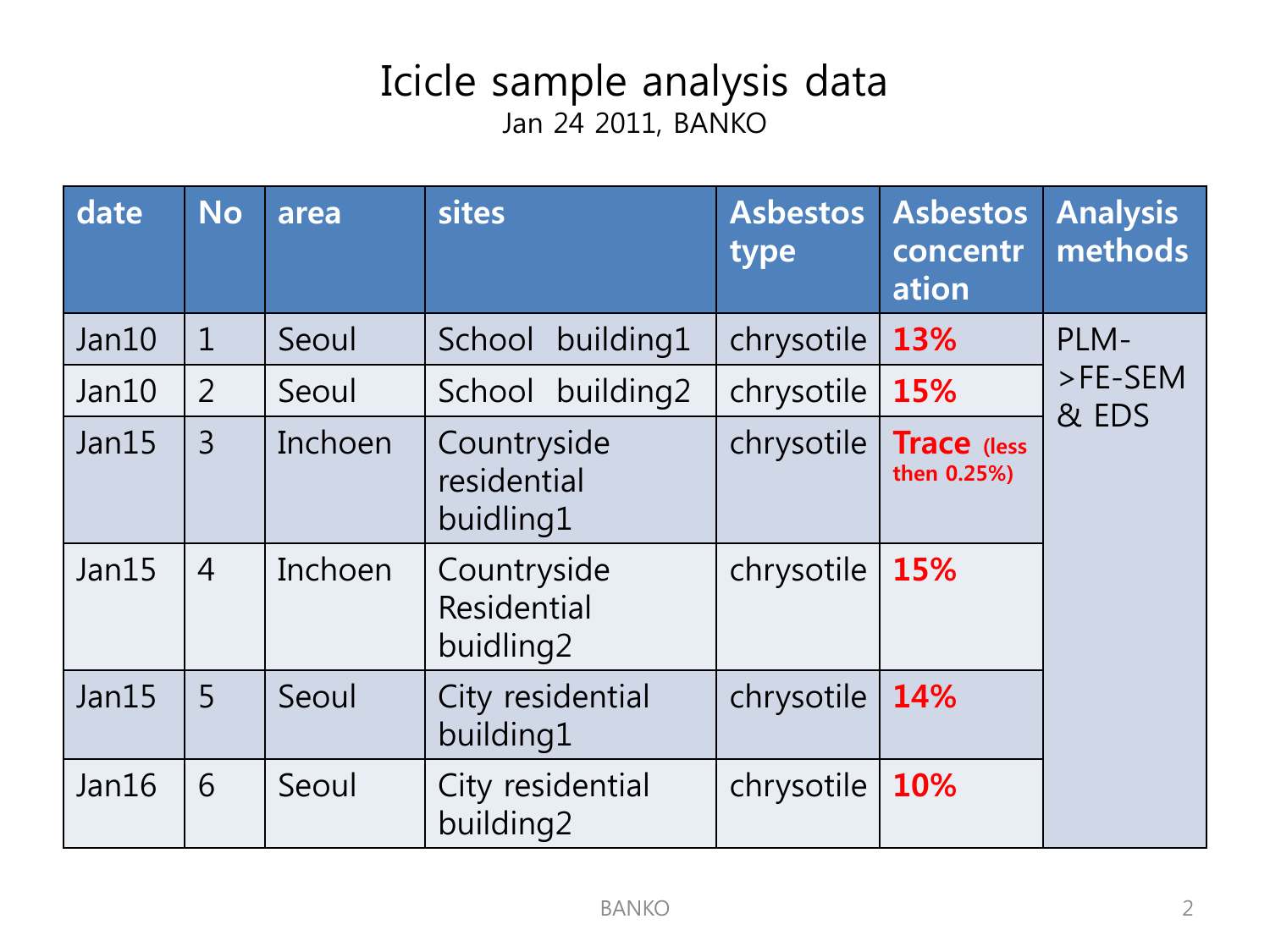Asbestos survey of soil samples collected under the asbestos roofs by Korean Environment Ministry, 2009

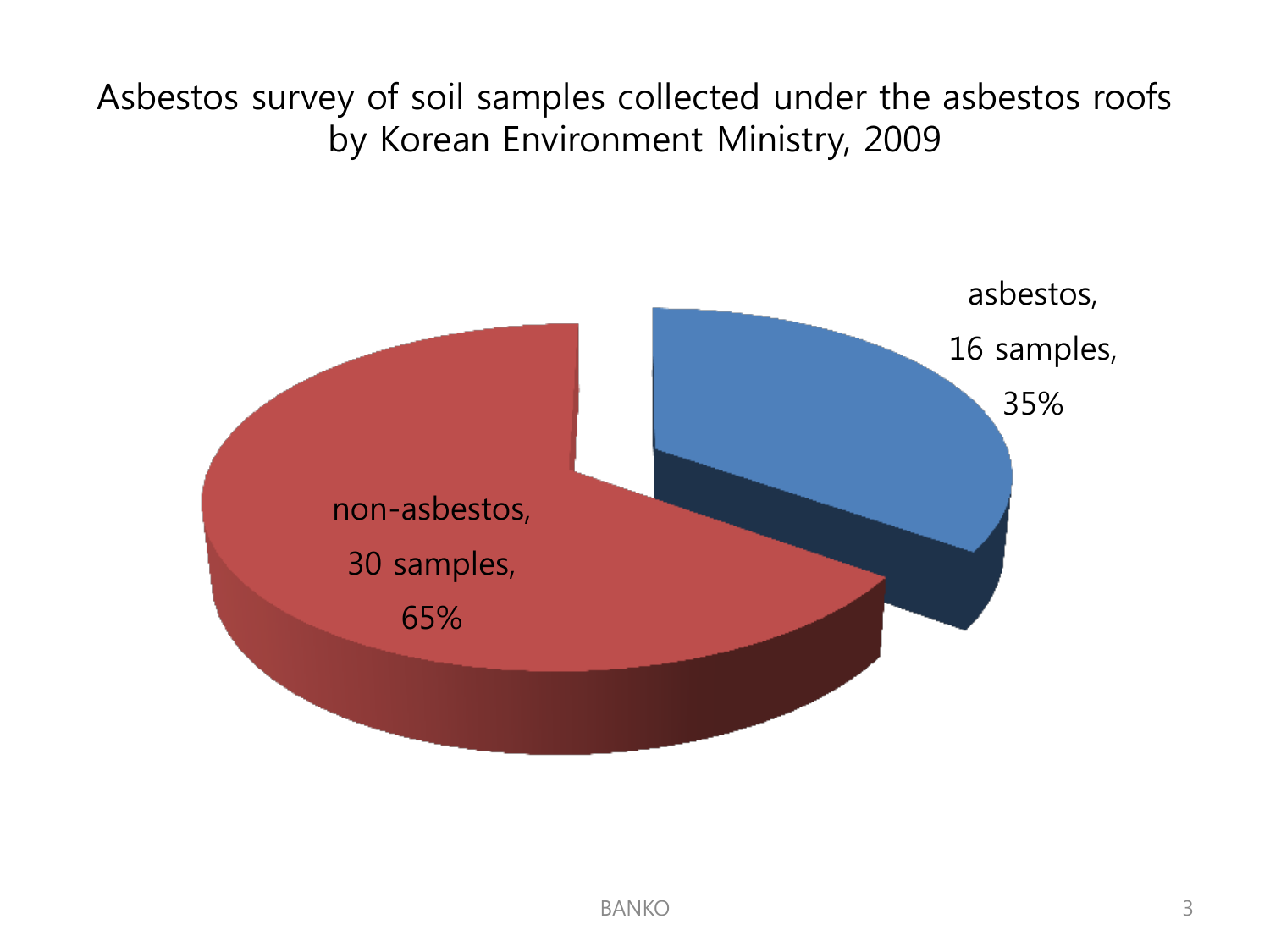## Situation of asbestos roof buildings (37.9~82.1%) in Korea by National Environment Institution, 2008.

|               | Total                 | Asbestos<br>roof main<br>building | Asbestos<br>roof all<br>buidling | Amount of asbestos contained building materials (kg) |               |                |
|---------------|-----------------------|-----------------------------------|----------------------------------|------------------------------------------------------|---------------|----------------|
| area          | number of<br>building |                                   |                                  | total                                                | Main building | Annex building |
|               | 149                   | 60(40.2)                          | 104(69.8)                        | 199,448                                              | 106,205       | 93,243         |
| $\mathcal{P}$ | 177                   | 65(36.7)                          | 129(72.9)                        | 285,576                                              | 98,846        | 186,730        |
| 3             | 227                   | 83(36.6)                          | 197(86.8)                        | 317,834                                              | 109,080       | 208,754        |
| 4             | 121                   | 72(59.5)                          | 110(90.9)                        | 189,194                                              | 81,404        | 107,790        |
| 5             | 307                   | 92(30.0)                          | 265(86.3)                        | 420,019                                              | 147,922       | 272,097        |
| total         | 981                   | 372(37.9)                         | 805(82.1)                        | 1,412,071                                            | 543,457       | 868,629        |

환경보건시민센터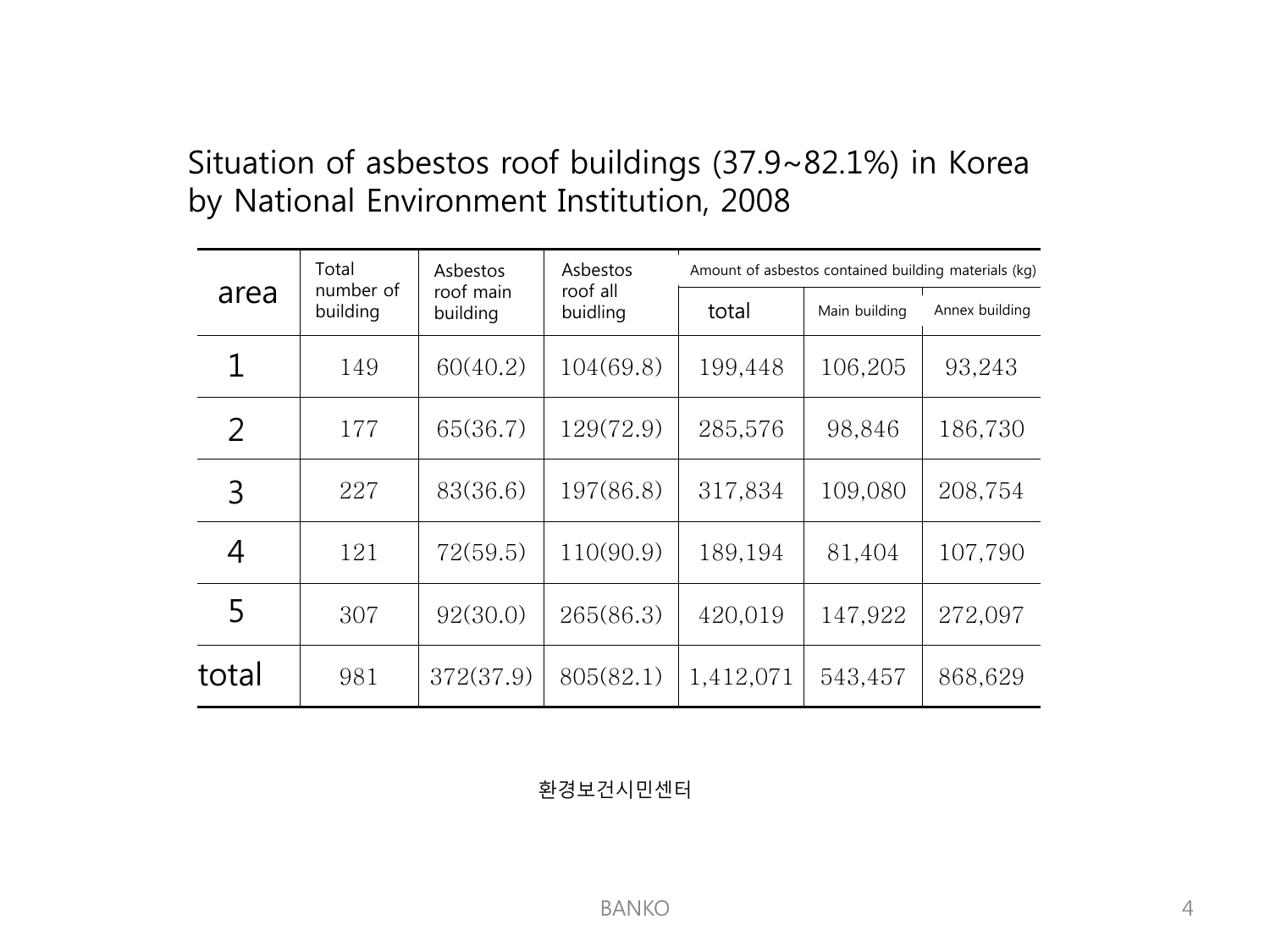

FE-SEM photo of 15% crysotile from the icicle sample collected asbestos slate roof of a school building in Seoul, Korea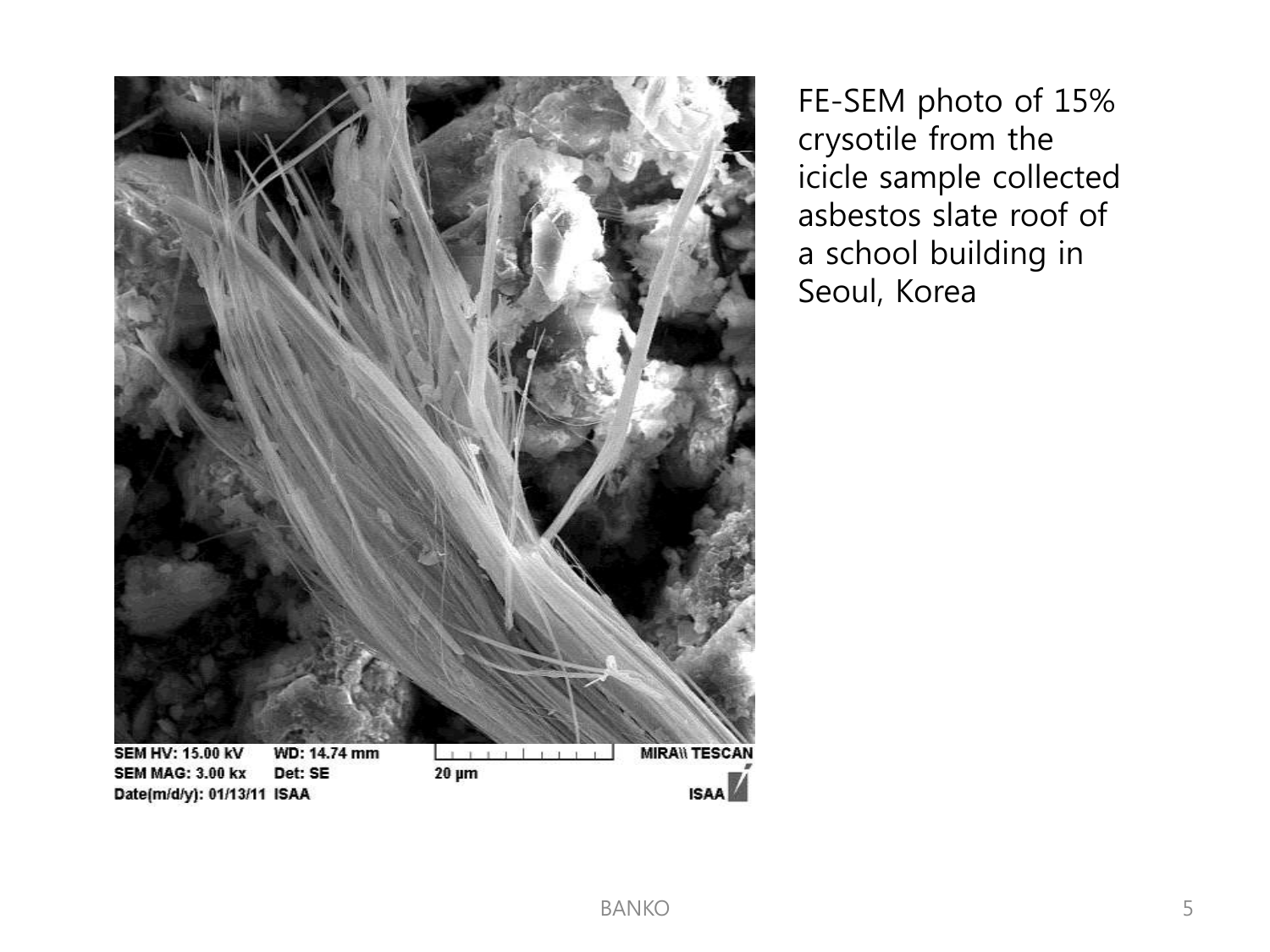

Process of icicle making at slate roof of a school building in Seoul, Korea

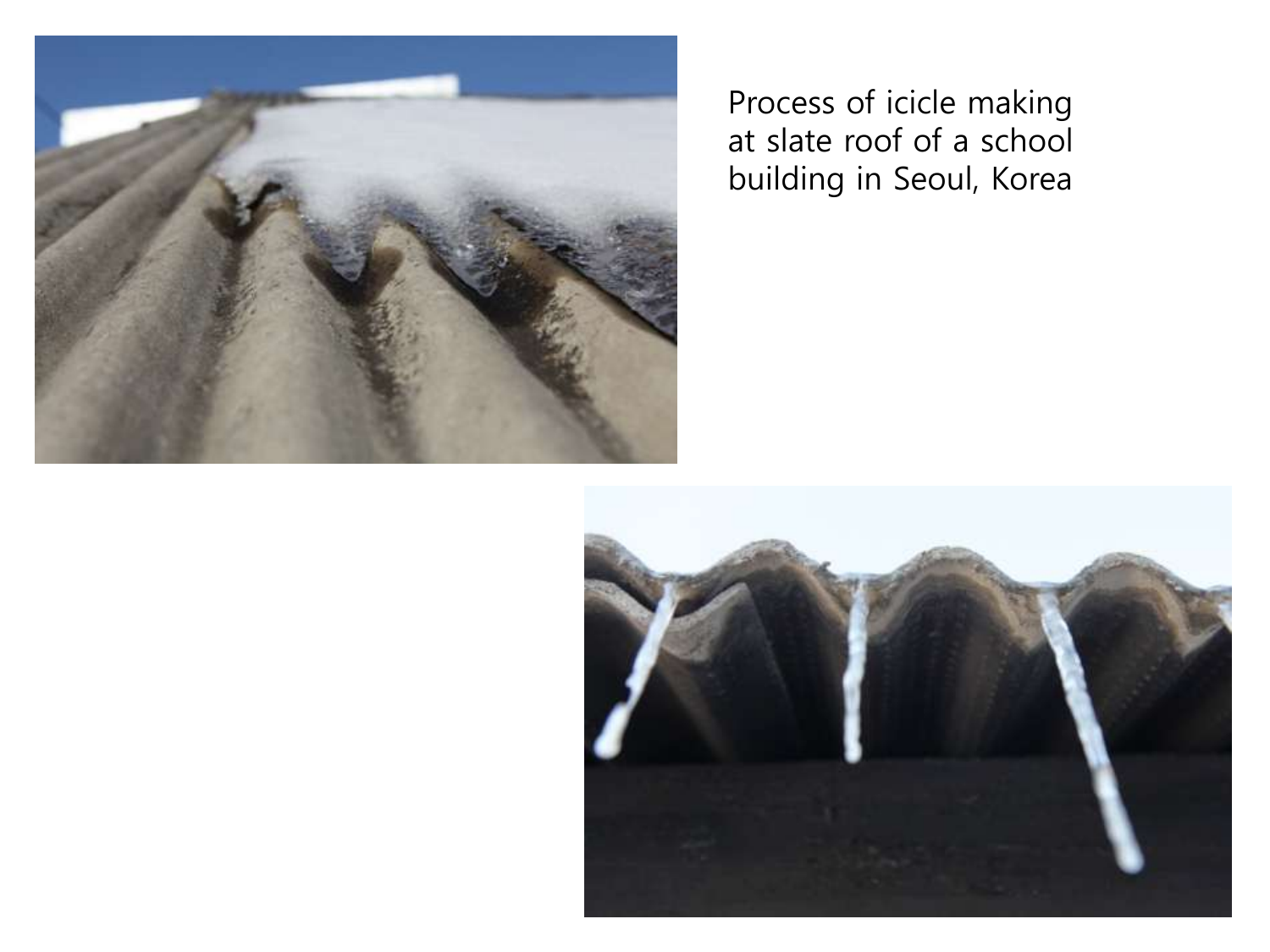

Icicle at slate roof of a school building in Seoul, Korea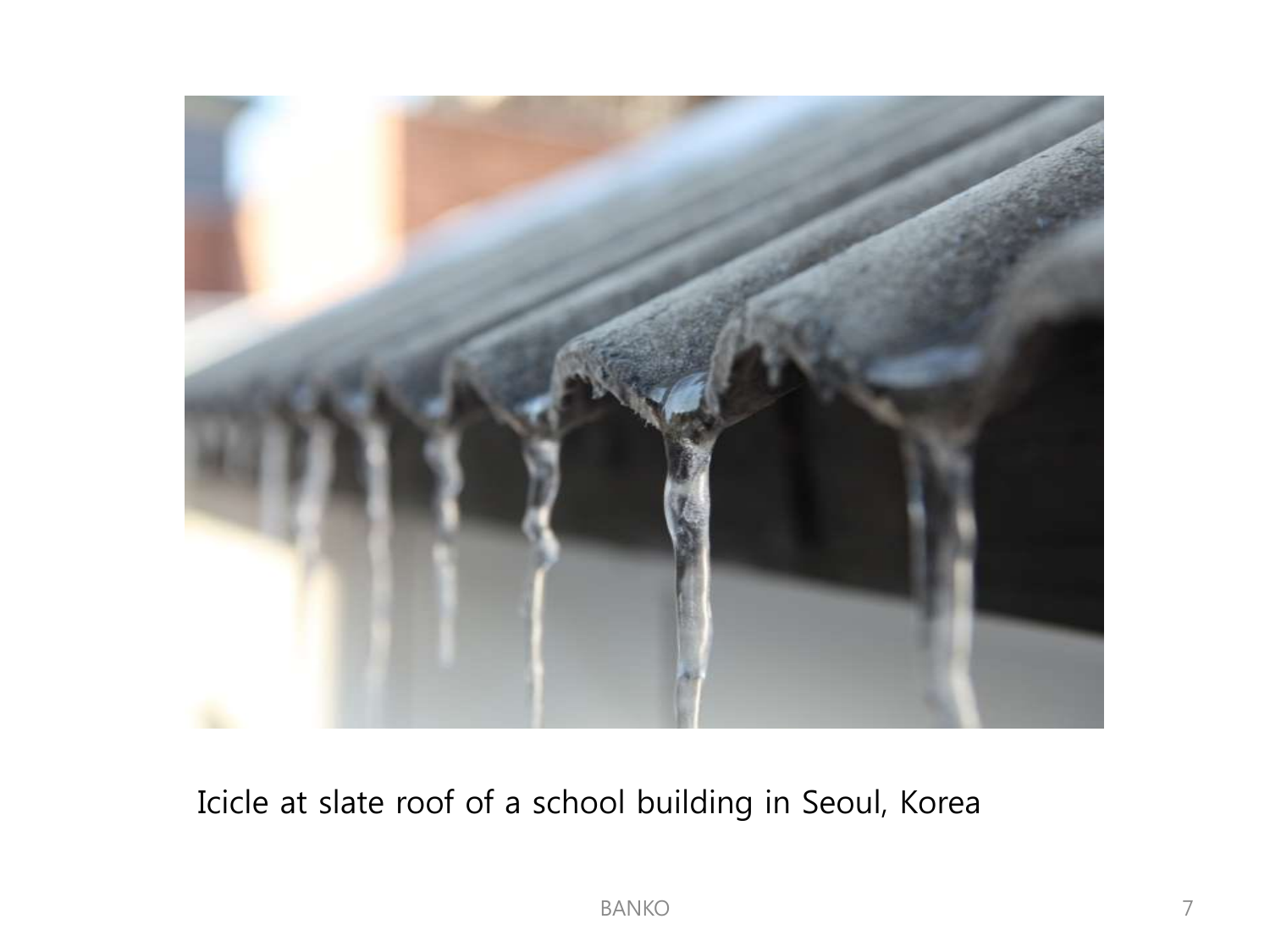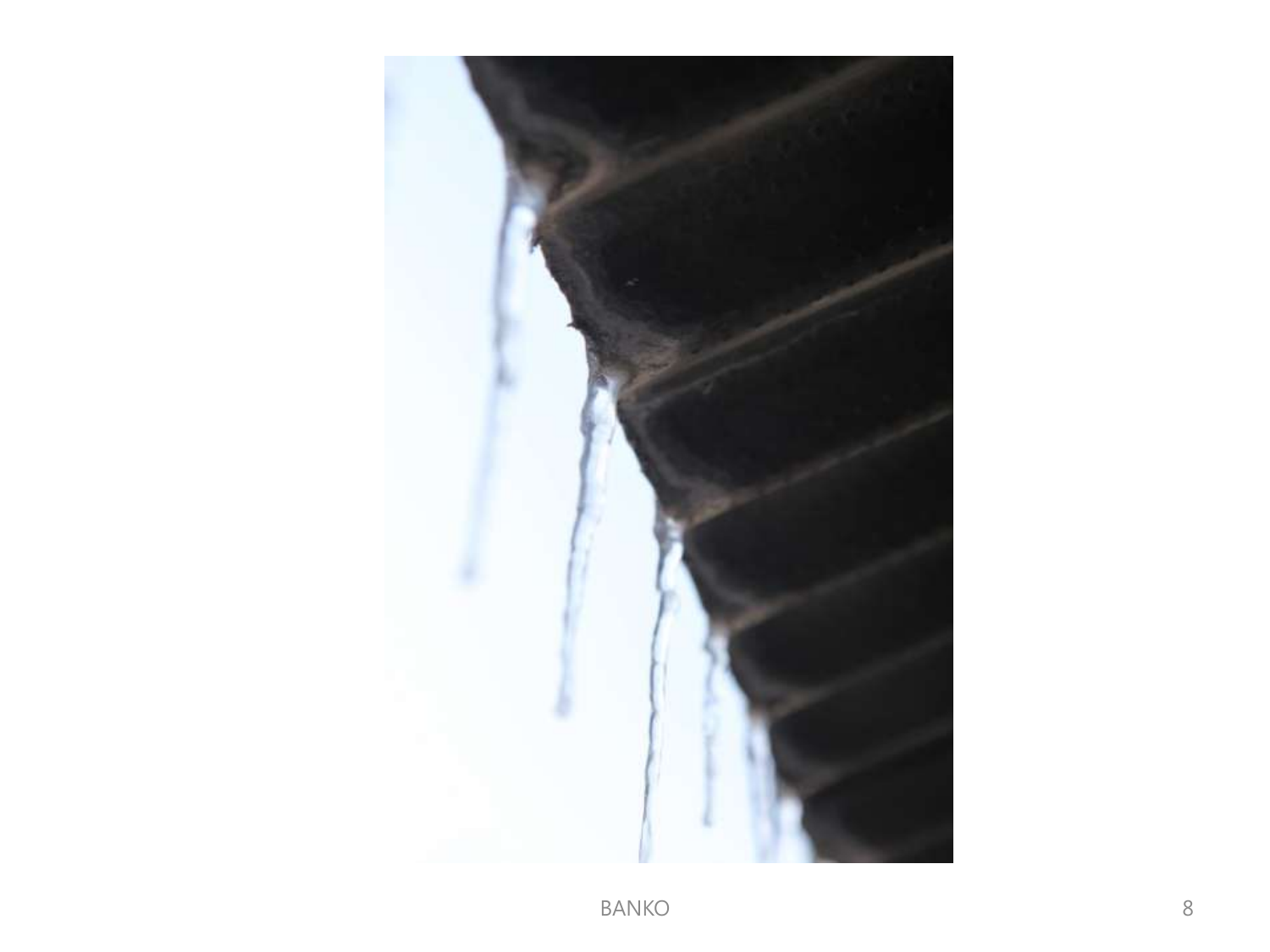

Icicle sampling at a residential building in Seoul, Korea